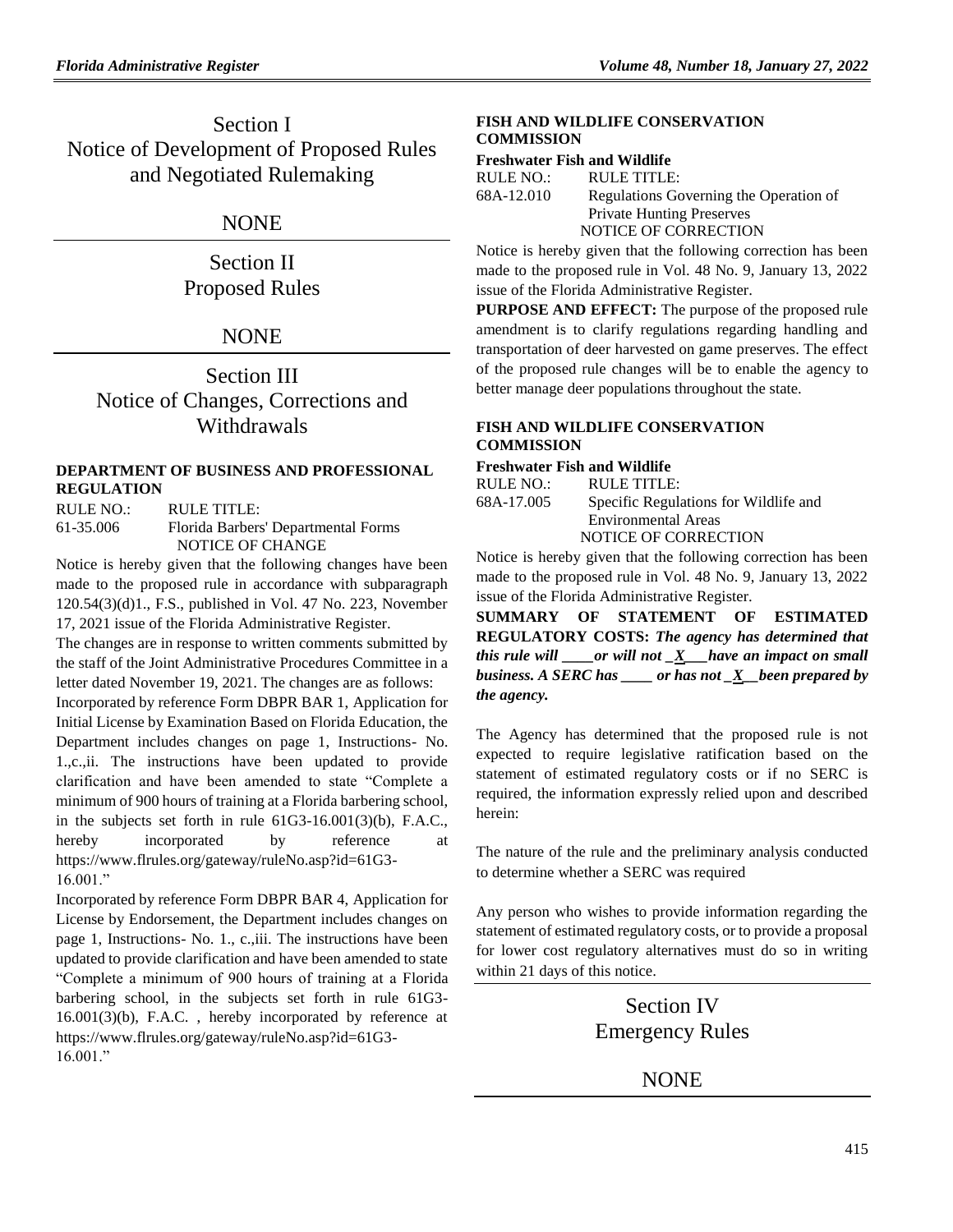# Section V Petitions and Dispositions Regarding Rule Variance or Waiver

## [DEPARTMENT OF BUSINESS AND PROFESSIONAL](https://www.flrules.org/gateway/department.asp?id=61)  [REGULATION](https://www.flrules.org/gateway/department.asp?id=61)

[Division of Hotels and Restaurants](https://www.flrules.org/gateway/organization.asp?id=249)

RULE NO.: RULE TITLE:

[61C-1.004](https://www.flrules.org/gateway/ruleNo.asp?id=61C-1.004) General Sanitation and Safety Requirements

The Florida Department of Business and Professional Regulation, Division of Hotels and Restaurants hereby gives notice: On January 14, 2022 the Division of Hotels and Restaurants received a Petition for an Emergency Variance for paragraph 61C-1.004(1)(a), Florida Administrative Code and Paragraph 5-202.11(A), 2017 FDA Food Code from VOODU FOODS INC located in Tampa. The above referenced F.A.C. addresses the requirement that each establishment have an approved plumbing system installed to transport potable water and wastewater. They are requesting to utilize holding tanks to provide potable water and to collect wastewater at the handwash sink.

The Petition for this variance was published in Vol. 48/11 on January 18, 2022. The Order for this Petition was signed and approved on January 26, 2022. After a complete review of the variance request, the Division finds that the application of this Rule will create a financial hardship to the food service establishment. Furthermore, the Division finds that the Petitioner meets the burden of demonstrating that the underlying statute has been achieved by the Petitioner ensuring the wastewater holding tank for the handwash sink is emptied at a frequency as to not create a sanitary nuisance; and potable water provided must come from an approved source and be protected from contamination during handling. The Petitioner shall also ensure that the handwash sinks are provided with hot and cold running water under pressure, soap, an approved hand drying device and a handwashing sign.

A copy of the Order or additional information may be obtained by contacting: Kasimira.Kelly@myfloridalicense.com, Division of Hotels and Restaurants, 2601 Blair Stone Road, Tallahassee, Florida 32399-1011.

#### [DEPARTMENT OF HEALTH](https://www.flrules.org/gateway/department.asp?id=64)

#### [Board of Podiatric Medicine](https://www.flrules.org/gateway/organization.asp?id=309)

NOTICE IS HEREBY GIVEN that on January 20, 2022, the Board of Podiatric Medicine, received a petition for variance or waiver filed by Elias L. Gomatos, DPM. Petitioner seeks a variance or waiver of Rule 64B18-17.005, F.A.C., which requires that during the first biennium or within 24 months of initial licensure, whichever ends later, practitioners are required to obtain five (5) hours of continuing education in the subject

area of risk management by attending one full day of a meeting of the Board of Podiatric Medicine at which disciplinary hearings are conducted. The practitioner is then exempt from any other continuing education requirements for his or her first renewal except for a 1-hour course on human trafficking and the hours mandated for prevention of medical errors and HIV/AIDS. Petitioner also seeks a waiver from the rule concerning meeting the requirement during his first biennium Florida license renewal as a Podiatric Physician. And Petitioner seeks a temporary waiver from the rule requirement due to current vacancies on the Florida Board of Podiatric Medicine, the Board currently lacks quorum and, as such, is unable to conduct disciplinary hearings.

Comments on this petition should be filed with the Board of Podiatric Medicine, 4052 Bald Cypress Way, Bin # C08, Tallahassee, Florida 32399-1708, within 14 days of publication of this notice.

A copy of the Petition for Variance or Waiver may be obtained by contacting: Janet Hartman, Executive Director, Board of Podiatric Medicine, 4052 Bald Cypress Way, Bin # C08, Tallahassee, Florida 32399-1708, or by electronic mail-Janet.Hartman@flhealth.gov.

# Section VI Notice of Meetings, Workshops and Public **Hearings**

### [DEPARTMENT OF AGRICULTURE AND CONSUMER](https://www.flrules.org/gateway/department.asp?id=5)  [SERVICES](https://www.flrules.org/gateway/department.asp?id=5)

[Division of Administration](https://www.flrules.org/gateway/organization.asp?id=161)

The CRAFT Foundation, Inc. Technical Advisory Committee (known as Technical Working Group) announces a public meeting to which all persons are invited.

DATE AND TIME: Thursday, February 10, 2022, 1:00 p.m.

PLACE: The meeting may be attended in person at 600 N. Broadway Avenue, Suite 101, Bartow, FL or via Zoom web conferencing. Attendees may join the web conference at https://us02web.zoom.us/j/84340908161?pwd=VHpiYkJVM2 ZVRUJqMVYwRjBkZEQ1dz09

GENERAL SUBJECT MATTER TO BE CONSIDERED: The CRAFT Foundation Technical Working Group will conduct a meeting to discuss and execute matters including, but not limited to the review of Cycle III applications and other issues. A copy of the agenda may be obtained by contacting: Tamara Wood at 1(863)698-9276.

Pursuant to the provisions of the Americans with Disabilities Act, any person requiring special accommodations to participate in this workshop/meeting is asked to advise the agency at least 2 days before the workshop/meeting by contacting: Tamara Wood at 1(863)698-9276. If you are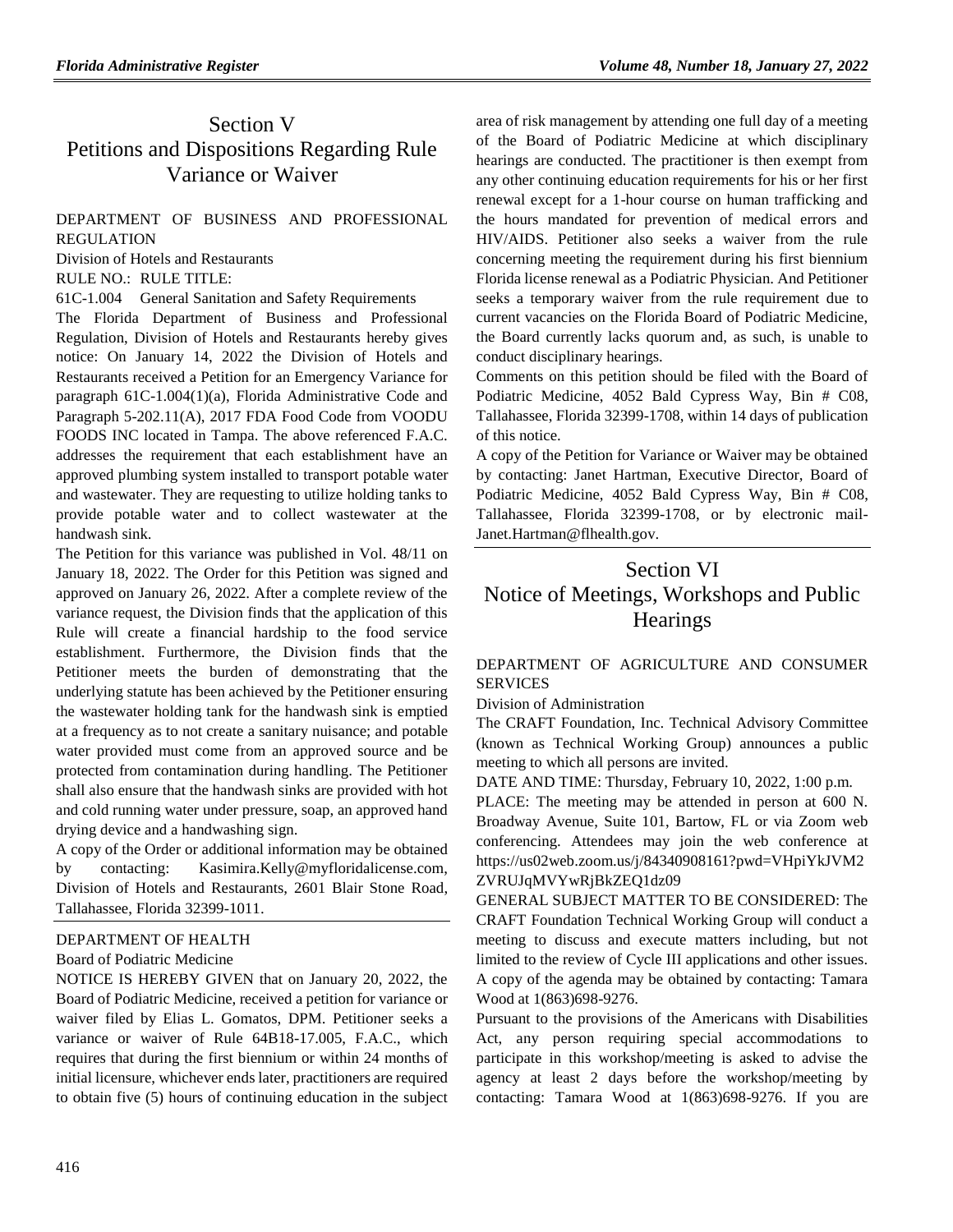hearing or speech impaired, please contact the agency using the Florida Relay Service, 1(800)955-8771 (TDD) or 1(800)955- 8770 (Voice).

### [STATE BOARD OF ADMINISTRATION](https://www.flrules.org/gateway/department.asp?id=19)

The Florida Commission on Hurricane Loss Projection Methodology announces a public meeting to which all persons are invited.

DATE AND TIME: Thursday, February 3, 2022, 9:00 a.m. ET until conclusion of meeting

PLACE: To attend this virtual meeting, register on the Commission website at [www.sbafla.com/methodology,](http://www.sbafla.com/methodology) under Meetings.

Persons wishing to participate by telephone may dial (631)992- 3221 and enter participant code 478-639-788.

GENERAL SUBJECT MATTER TO BE CONSIDERED: The Commission will review model revisions and consider the acceptability of the Applied Research Associates HurLoss Florida Model Version 10.1 under the 2019 hurricane standards. In addition, other general business of the Commission may be addressed. A portion of the meeting from 9:30 a.m. – 10:00 a.m. ET will be closed as provided in paragraph 627.0628(3)(g), Florida Statutes.

A copy of the agenda may be obtained by contacting: Heidi Hinz, Florida Hurricane Catastrophe Fund, P.O. Drawer 13300, Tallahassee, FL 32317-3300, heidi.hinz@sbafla.com, (850)413-1332.

Pursuant to the provisions of the Americans with Disabilities Act, any person requiring special accommodations to participate in this workshop/meeting is asked to advise the agency at least 7 days before the workshop/meeting by contacting: Heidi Hinz at the number or email listed above. If you are hearing or speech impaired, please contact the agency using the Florida Relay Service, 1(800)955-8771 (TDD) or 1(800)955-8770 (Voice).

#### [FLORIDA COMMISSION ON](https://www.flrules.org/gateway/department.asp?id=23) OFFENDER REVIEW

The Florida Commission on Offender Review announces a public meeting to which all persons are invited.

DATE AND TIME: Wednesday, February 16, 2022, 10:00 a.m. PLACE: The meeting will be held via conference call. To participate in the meeting, call United States (Toll Free): 1(877)309-2073 or United States: (571)317-3129 and dial access code 337-350-165. For questions and correspondence from inmate supporters, please email inmatessupporter@fcor.state.fl.us. For questions and correspondence regarding victims' rights, please email victimsquestions@fcor.state.fl.us.

GENERAL SUBJECT MATTER TO BE CONSIDERED: Regularly scheduled meeting for all Conditional Medical Release cases and all other Commission business.

A copy of the agenda may be obtained by contacting: Florida Commission on Offender Review, (850)488-1293.

Pursuant to the provisions of the Americans with Disabilities Act, any person requiring special accommodations to participate in this workshop/meeting is asked to advise the agency at least 5 days before the workshop/meeting by contacting: Florida Commission on Offender Review at ada@fcor.state.fl.us. If you are hearing or speech impaired, please contact the agency using the Florida Relay Service, 1(800)955-8771 (TDD) or 1(800)955-8770 (Voice).

If any person decides to appeal any decision made by the Board with respect to any matter considered at this meeting or hearing, he/she will need to ensure that a verbatim record of the proceeding is made, which record includes the testimony and evidence from which the appeal is to be issued.

#### [FLORIDA COMMISSION ON OFFENDER REVIEW](https://www.flrules.org/gateway/department.asp?id=23)

The Florida Commission on Offender Review announces a public meeting to which all persons are invited.

DATES AND TIMES: Thursday, February 3, 2022, 1:00 p.m.; Thursday, February 10, 2022, 11:00 a.m.; Thursday, February 24, 2022, 11:00 a.m.

PLACE: There will be no in person Commission meeting. The meeting will be held via conference call. To participate in the meeting, call United States (Toll Free): 1(877)309-2073 or United States: (571)317-3129 and dial access code 337-350- 165. For questions and correspondence from inmate supporters, please email inmatessupporter@fcor.state.fl.us. For questions and correspondence regarding victims' rights, please email victimsquestions@fcor.state.fl.us.

GENERAL SUBJECT MATTER TO BE CONSIDERED: Regularly scheduled meeting for all Parole, Conditional Release, Conditional Medical Release, Addiction Recovery, Control Release and all other Commission business.

A copy of the agenda may be obtained by contacting: Florida Commission on Offender Review, (850)488-1293.

Pursuant to the provisions of the Americans with Disabilities Act, any person requiring special accommodations to participate in this workshop/meeting is asked to advise the agency at least 5 days before the workshop/meeting by contacting: Florida Commission on Offender Review at ada@fcor.state.fl.us. If you are hearing or speech impaired, please contact the agency using the Florida Relay Service, 1(800)955-8771 (TDD) or 1(800)955-8770 (Voice).

If any person decides to appeal any decision made by the Board with respect to any matter considered at this meeting or hearing, he/she will need to ensure that a verbatim record of the proceeding is made, which record includes the testimony and evidence from which the appeal is to be issued.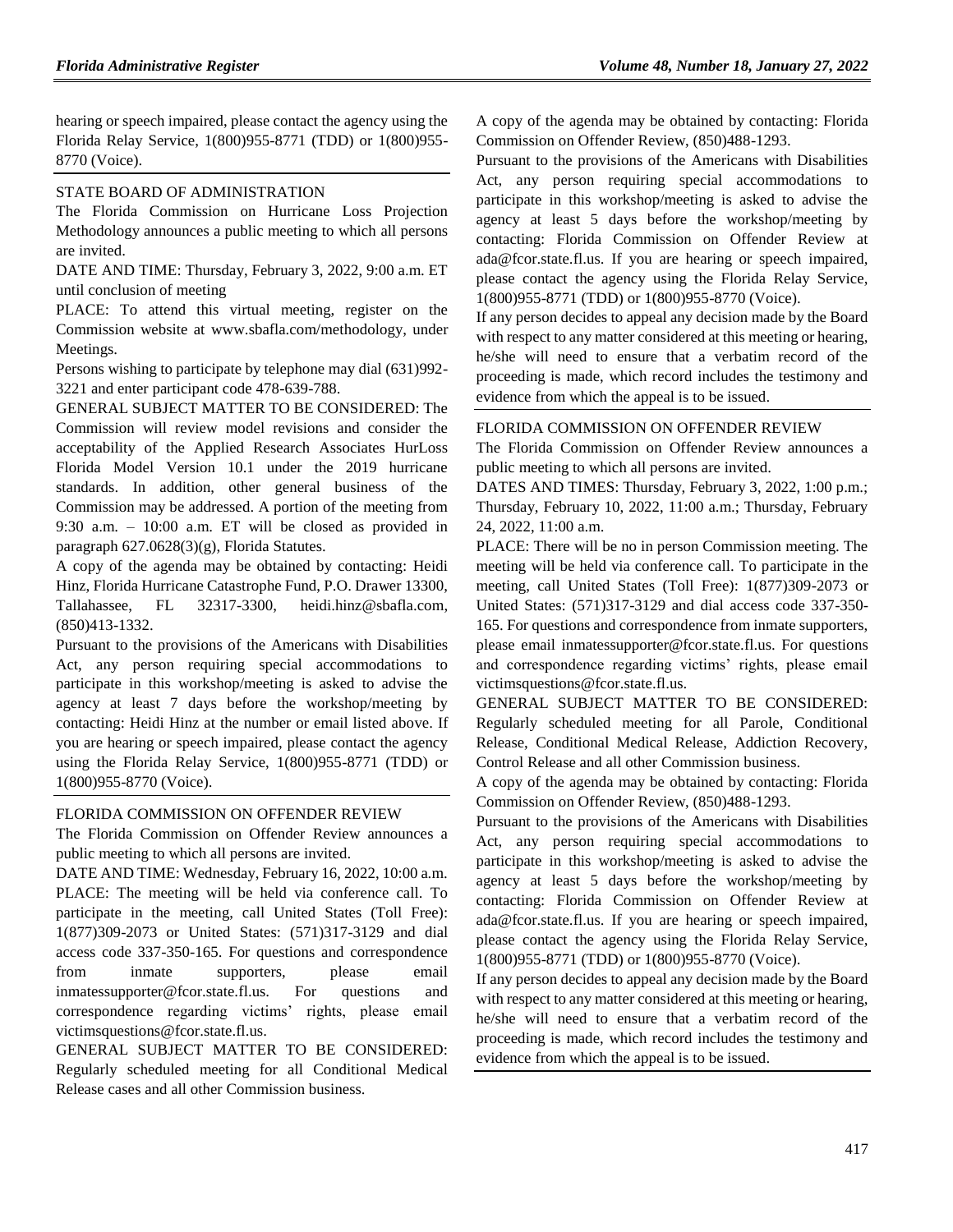#### [DEPARTMENT OF BUSINESS AND PROFESSIONAL](https://www.flrules.org/gateway/department.asp?id=61)  [REGULATION](https://www.flrules.org/gateway/department.asp?id=61)

[Board of Professional Engineers](https://www.flrules.org/gateway/organization.asp?id=267)

The Florida Board of Professional Engineers Probable Cause Panel announces a public meeting to which all persons are invited.

DATE AND TIME: March 16, 2022, 8:30 a.m. or soon thereafter

PLACE: via video conference and/or telephone conference

GENERAL SUBJECT MATTER TO BE CONSIDERED: Although this meeting is open to the public, the Probable Cause Panel meeting may be closed consistent with law. If you wish to participate in any public portion of the Probable Cause Panel Meeting, please contact Rebecca Sammons at least 10 days prior to the meeting.

https://us02web.zoom.us/j/81843898229

A copy of the agenda may be obtained by contacting: Rebecca Sammons, rsammons@fbpe.org.

Pursuant to the provisions of the Americans with Disabilities Act, any person requiring special accommodations to participate in this workshop/meeting is asked to advise the agency at least 10 days before the workshop/meeting by contacting: Rebecca Sammons, rsammons@fbpe.org. If you are hearing or speech impaired, please contact the agency using the Florida Relay Service, 1(800)955-8771 (TDD) or 1(800)955- 8770 (Voice).

If any person decides to appeal any decision made by the Board with respect to any matter considered at this meeting or hearing, he/she will need to ensure that a verbatim record of the proceeding is made, which record includes the testimony and evidence from which the appeal is to be issued.

For more information, you may contact: Rebecca Sammons, rsammons@fbpe.org.

### [DEPARTMENT OF BUSINESS AND PROFESSIONAL](https://www.flrules.org/gateway/department.asp?id=61)  [REGULATION](https://www.flrules.org/gateway/department.asp?id=61)

[Board of Professional Engineers](https://www.flrules.org/gateway/organization.asp?id=267)

The Florida Board of Professional Engineers Rules Committee announces a public meeting to which all persons are invited.

DATE AND TIME: March 16, 2022, 1:00 p.m. or soon thereafter

PLACE: via video conference and/or telephone conference

GENERAL SUBJECT MATTER TO BE CONSIDERED: general business of the committee

https://us02web.zoom.us/j/84678314368, Meeting ID: 846 7831

Dial by your location:

(929)436-2866, US (New York)

(301)715-8592, US (Washington DC)

(312)626-6799, US (Chicago)

(669)900-6833, US (San Jose)

(253)215-8782, US (Tacoma)

(346)248-7799, US (Houston)

Meeting ID: 846 7831 4368, Passcode: 272651704

A copy of the agenda may be obtained by contacting: Rebecca Sammons, rsammons@fbpe.org.

Pursuant to the provisions of the Americans with Disabilities Act, any person requiring special accommodations to participate in this workshop/meeting is asked to advise the agency at least 10 days before the workshop/meeting by contacting: Rebecca Sammons, rsammons@fbpe.org. If you are hearing or speech impaired, please contact the agency using the Florida Relay Service, 1(800)955-8771 (TDD) or 1(800)955- 8770 (Voice).

If any person decides to appeal any decision made by the Board with respect to any matter considered at this meeting or hearing, he/she will need to ensure that a verbatim record of the proceeding is made, which record includes the testimony and evidence from which the appeal is to be issued.

For more information, you may contact: Rebecca Sammons, rsammons@fbpe.org.

#### [DEPARTMENT OF BUSINESS AND PROFESSIONAL](https://www.flrules.org/gateway/department.asp?id=61)  [REGULATION](https://www.flrules.org/gateway/department.asp?id=61)

[Florida Building Commission](https://www.flrules.org/gateway/organization.asp?id=1071)

RULE NO.: RULE TITLE:

[61G20-3.001S](https://www.flrules.org/gateway/ruleNo.asp?id=61G20-3.001)cope

The Florida Building Commission announces a public meeting to which all persons are invited.

DATE AND TIME: February 8, 2022, 8:30 a.m.

PLACE: Meeting to be conducted using communications media technology, specifically teleconference and webinar. Join the meeting at https://global.gotomeeting.com/join/533378925. Join the conference call: United States (toll-free) 1(866)899- 4679, meeting ID/access code: 533-378-925.

GENERAL SUBJECT MATTER TO BE CONSIDERED: The Florida Building Commission will take up matters that appear on the Commission's agenda, including the following petitions for declaratory statement:

DS 2021-064 by Priscilla Huff of Advanced Building Products, Inc.

DS 2022-002 by Allen Douglas, ACEC-FL

A copy of the agenda may be obtained by contacting: Thomas Campbell as set forth below or on the Commission website.

Pursuant to the provisions of the Americans with Disabilities Act, any person requiring special accommodations to participate in this workshop/meeting is asked to advise the agency at least 7 days before the workshop/meeting by contacting: Ms. Barbara Bryant, Building Codes and Standards Office, Department of Business and Professional Regulation, 2601 Blair Stone Road, Tallahassee, Florida 32399-0772, (850)487-1824 or fax: (850)414-8436. If you are hearing or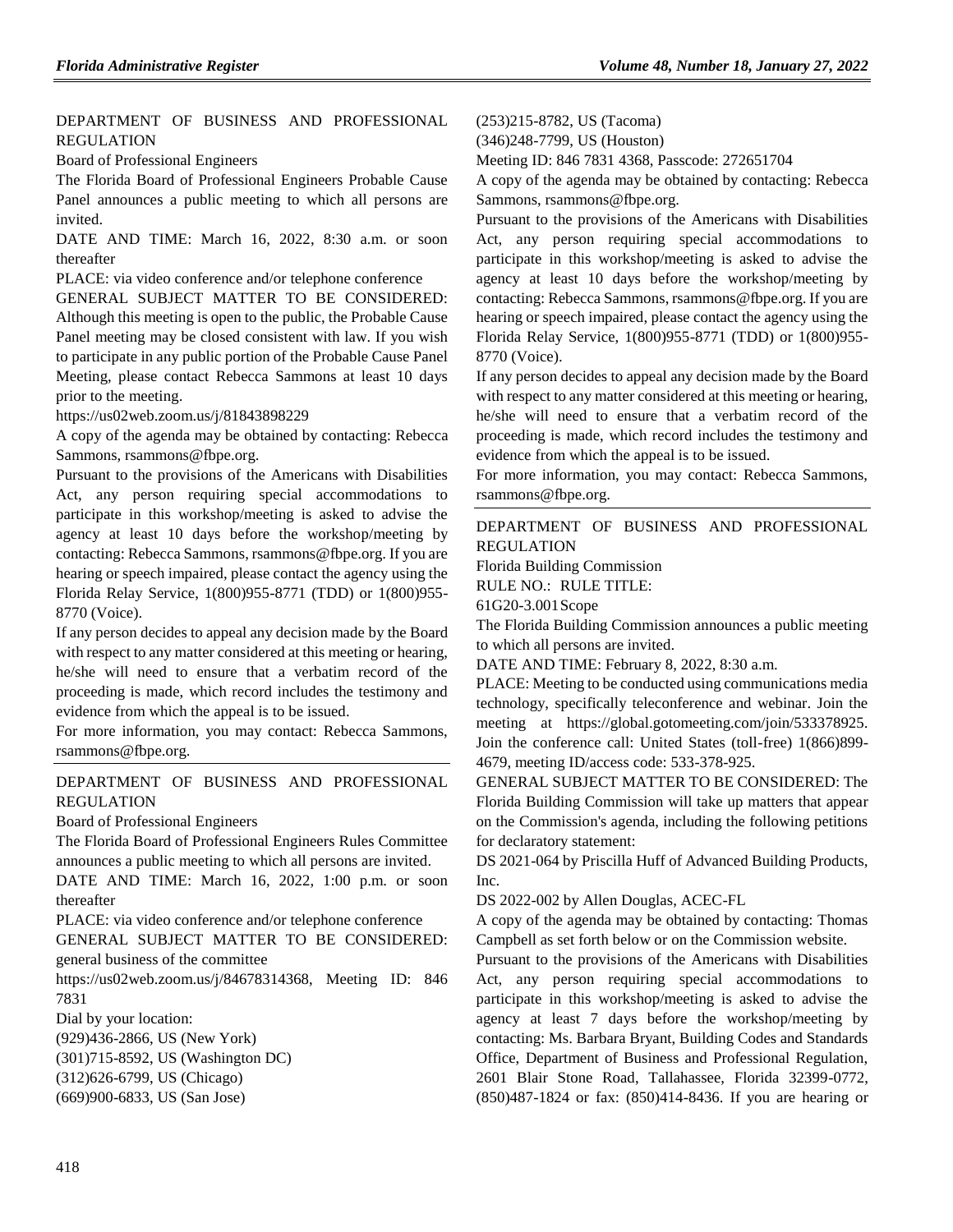speech impaired, please contact the agency using the Florida Relay Service, 1(800)955-8771 (TDD) or 1(800)955-8770 (Voice).

If any person decides to appeal any decision made by the Board with respect to any matter considered at this meeting or hearing, he/she will need to ensure that a verbatim record of the proceeding is made, which record includes the testimony and evidence from which the appeal is to be issued.

For more information, you may contact: Thomas Campbell, Building Codes and Standards Office, Department of Business and Professional Regulation, 2601 Blair Stone Road, Tallahassee, Florida 32399-0772 or call (850)487-1824, refer to http://www.floridabuilding.org/fbc/meetings/1\_meetings.htm.

[DEPARTMENT OF BUSINESS AND PROFESSIONAL](https://www.flrules.org/gateway/department.asp?id=61)  [REGULATION](https://www.flrules.org/gateway/department.asp?id=61)

[Florida Building Commission](https://www.flrules.org/gateway/organization.asp?id=1071)

The Florida Building Commission, Accessibility Advisory Council, announces a public meeting to which all persons are invited.

DATE AND TIME: Previously scheduled for February 1, 2022, 2:00 p.m., cancelled

PLACE: N/A

GENERAL SUBJECT MATTER TO BE CONSIDERED: The previously scheduled meeting, which had been published in the 1/12/2022 Vol. 48/08 edition of the F.A.R., is cancelled.

A copy of the agenda may be obtained by contacting: N/A

For more information, you may contact: Mr. Thomas Campbell, Building Codes and Standards Office, Department of Business and Professional Regulation, 2601 Blair Stone Road, Tallahassee, Florida 32399-0772 or call (850)487-1824.

#### [DEPARTMENT OF BUSINESS AND PROFESSIONAL](https://www.flrules.org/gateway/department.asp?id=61)  [REGULATION](https://www.flrules.org/gateway/department.asp?id=61)

[Florida Real Estate Commission](https://www.flrules.org/gateway/organization.asp?id=283)

The Probable Cause Panel of the Florida Real Estate Commission announces a public meeting to which all persons are invited.

DATE AND TIME: Monday, March 14, 2022, 9:00 a.m. ET or soonest thereafter

PLACE: Zora Neale Hurston Building, North Tower, Suite N901, 400 W. Robinson Street, Orlando, FL 32801. You may attend in person, videoconference by visiting https://attendee.gotowebinar.com/register/2399430560657090 573

or utilizing GoToWebinar App, ID 667-378-115.

GENERAL SUBJECT MATTER TO BE CONSIDERED: The Probable Cause Panel will conduct a private meeting to review cases to determine probable cause and a public meeting to review cases where probable cause was previously found. All or part of this meeting may be conducted as a tele/videoconference in order to permit maximum participation of the Probable Cause Panel and its counsel.

A copy of the agenda may be obtained by contacting: DREFREC@myfloridalicense.com.

Pursuant to the provisions of the Americans with Disabilities Act, any person requiring special accommodations to participate in this workshop/meeting is asked to advise the agency at least 5 days before the workshop/meeting by contacting: DREFREC@myfloridalicense.com or (407)481- 5662. If you are hearing or speech impaired, please contact the agency using the Florida Relay Service, 1(800)955-8771 (TDD) or 1(800)955-8770 (Voice).

If any person decides to appeal any decision made by the Board with respect to any matter considered at this meeting or hearing, he/she will need to ensure that a verbatim record of the proceeding is made, which record includes the testimony and evidence from which the appeal is to be issued.

## [DEPARTMENT OF BUSINESS AND PROFESSIONAL](https://www.flrules.org/gateway/department.asp?id=61)  [REGULATION](https://www.flrules.org/gateway/department.asp?id=61)

[Florida Real Estate Commission](https://www.flrules.org/gateway/organization.asp?id=283)

The Florida Real Estate Commission announces a public meeting to which all persons are invited.

DATES AND TIMES: Tuesday, March 15, 2022, 8:30 a.m. and will reconvene Wednesday, March 16, 2022, 8:30 a.m. ET or soonest thereafter

PLACE: Zora Neale Hurston Building, North Tower, Suite N901, 400 W. Robinson Street, Orlando, FL 32801. You may attend in person, videoconference by visiting https://attendee.gotowebinar.com/register/2399430560657090 573

or utilizing GoToWebinar App, ID 667-378-115.

GENERAL SUBJECT MATTER TO BE CONSIDERED: Official business of Commission – topics will include, but are not limited to, proposed legislation affecting Chapter 475, Part I, F.S., Chapter 61J2, F.A.C., education issues, real estate applications, escrow disbursement requests, recovery fund claims, disciplinary action, petitions for declaratory statement, petitions for rule variance/waiver and budget discussions. All or part of this meeting may be conducted as a tele/videoconference in order to permit maximum participation of the Commission members or its counsel.

A copy of the agenda may be obtained by contacting: DREFREC@myfloridalicense.com.

Pursuant to the provisions of the Americans with Disabilities Act, any person requiring special accommodations to participate in this workshop/meeting is asked to advise the agency at least 5 days before the workshop/meeting by contacting: DREFREC@myfloridalicense.com or (407)481- 5662. If you are hearing or speech impaired, please contact the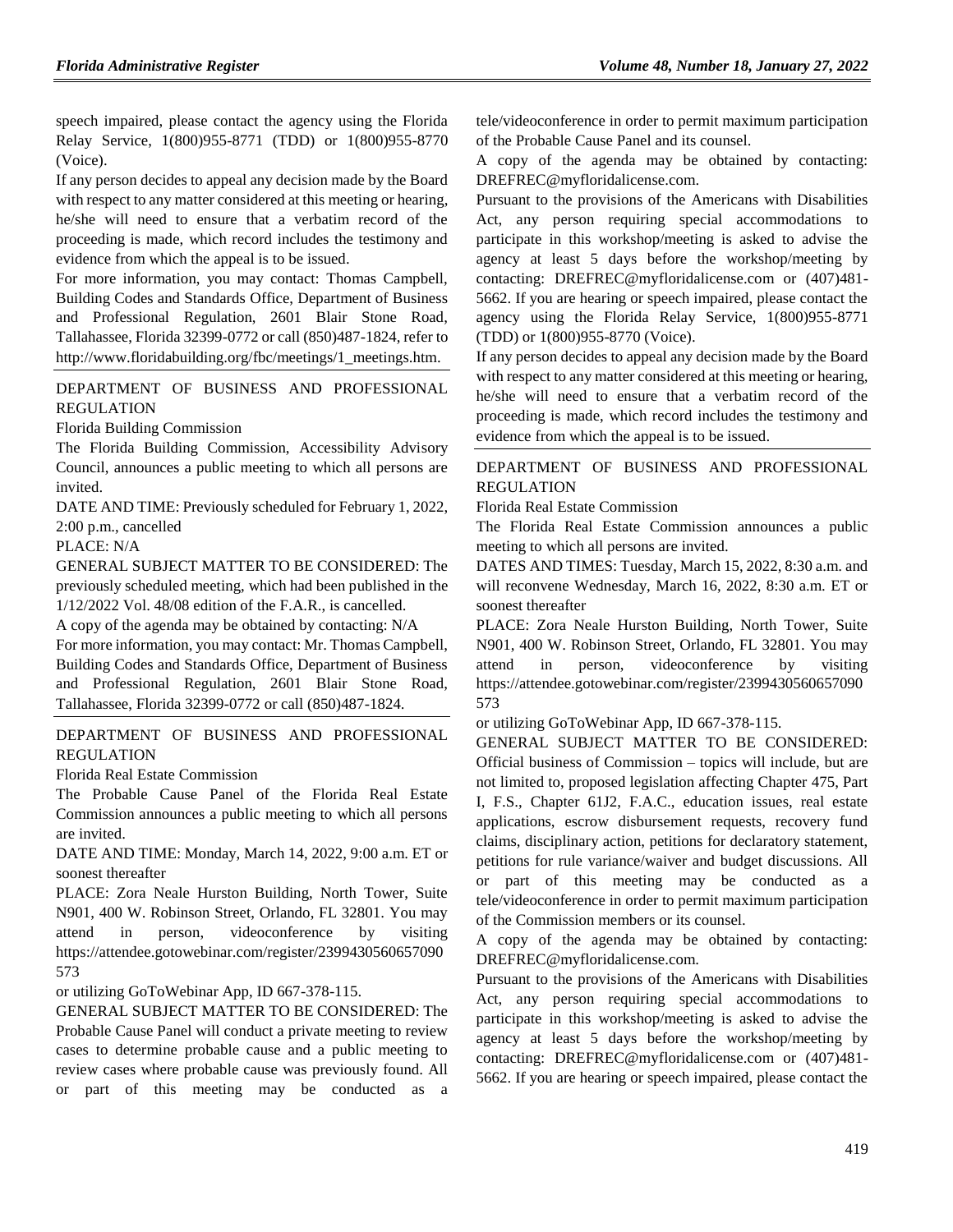agency using the Florida Relay Service, 1(800)955-8771 (TDD) or 1(800)955-8770 (Voice).

If any person decides to appeal any decision made by the Board with respect to any matter considered at this meeting or hearing, he/she will need to ensure that a verbatim record of the proceeding is made, which record includes the testimony and evidence from which the appeal is to be issued.

#### [DEPARTMENT OF BUSINESS AND PROFESSIONAL](https://www.flrules.org/gateway/department.asp?id=61)  [REGULATION](https://www.flrules.org/gateway/department.asp?id=61)

[Florida Real Estate Commission](https://www.flrules.org/gateway/organization.asp?id=283)

The Florida Real Estate Commission announces a public meeting to which all persons are invited.

DATES AND TIMES: Tuesday, April 19, 2022, 8:30 a.m. and will reconvene Wednesday, April 20, 2022, 8:30 a.m. ET or soonest thereafter

PLACE: Zora Neale Hurston Building, North Tower, Suite N901, 400 W. Robinson Street, Orlando, FL 32801. You may attend in person, videoconference by visiting https://attendee.gotowebinar.com/register/2399430560657090 573

or utilizing GoToWebinar App, ID 667-378-115.

GENERAL SUBJECT MATTER TO BE CONSIDERED: Official business of Commission – topics will include, but are not limited to, proposed legislation affecting Chapter 475, Part I, F.S., Chapter 61J2, F.A.C., education issues, real estate applications, escrow disbursement requests, recovery fund claims, disciplinary action, petitions for declaratory statement, petitions for rule variance/waiver and budget discussions. All or part of this meeting may be conducted as a tele/videoconference in order to permit maximum participation of the Commission members or its counsel.

A copy of the agenda may be obtained by contacting: DREFREC@myfloridalicense.com.

Pursuant to the provisions of the Americans with Disabilities Act, any person requiring special accommodations to participate in this workshop/meeting is asked to advise the agency at least 5 days before the workshop/meeting by contacting: DREFREC@myfloridalicense.com or (407)481- 5662. If you are hearing or speech impaired, please contact the agency using the Florida Relay Service, 1(800)955-8771 (TDD) or 1(800)955-8770 (Voice).

If any person decides to appeal any decision made by the Board with respect to any matter considered at this meeting or hearing, he/she will need to ensure that a verbatim record of the proceeding is made, which record includes the testimony and evidence from which the appeal is to be issued.

## [DEPARTMENT OF BUSINESS AND PROFESSIONAL](https://www.flrules.org/gateway/department.asp?id=61)  [REGULATION](https://www.flrules.org/gateway/department.asp?id=61)

[Florida Real Estate Commission](https://www.flrules.org/gateway/organization.asp?id=283)

The Florida Real Estate Commission announces a public meeting to which all persons are invited.

DATES AND TIMES: Tuesday, May 17, 2022, 8:30 a.m. and will reconvene Wednesday, May 18, 2022, 8:30 a.m. ET or soonest thereafter

PLACE: Zora Neale Hurston Building, North Tower, Suite N901, 400 W. Robinson Street, Orlando, FL 32801. You may attend in person, videoconference by visiting https://attendee.gotowebinar.com/register/2399430560657090 573

or utilizing GoToWebinar App, ID 667-378-115.

GENERAL SUBJECT MATTER TO BE CONSIDERED: Official business of Commission – topics will include, but are not limited to, proposed legislation affecting Chapter 475, Part I, F.S., Chapter 61J2, F.A.C., education issues, real estate applications, escrow disbursement requests, recovery fund claims, disciplinary action, petitions for declaratory statement, petitions for rule variance/waiver and budget discussions. All or part of this meeting may be conducted as a tele/videoconference in order to permit maximum participation of the Commission members or its counsel.

A copy of the agenda may be obtained by contacting: DREFREC@myfloridalicense.com.

Pursuant to the provisions of the Americans with Disabilities Act, any person requiring special accommodations to participate in this workshop/meeting is asked to advise the agency at least 5 days before the workshop/meeting by contacting: DREFREC@myfloridalicense.com or (407)481- 5662. If you are hearing or speech impaired, please contact the agency using the Florida Relay Service, 1(800)955-8771 (TDD) or 1(800)955-8770 (Voice).

If any person decides to appeal any decision made by the Board with respect to any matter considered at this meeting or hearing, he/she will need to ensure that a verbatim record of the proceeding is made, which record includes the testimony and evidence from which the appeal is to be issued.

#### [DEPARTMENT OF BUSINESS AND PROFESSIONAL](https://www.flrules.org/gateway/department.asp?id=61)  [REGULATION](https://www.flrules.org/gateway/department.asp?id=61)

[Florida Real Estate Commission](https://www.flrules.org/gateway/organization.asp?id=283)

The Florida Real Estate Commission announces a public meeting to which all persons are invited.

DATES AND TIMES: Tuesday, June 14, 2022, 8:30 a.m. and will reconvene Wednesday, June 15, 2022, 8:30 a.m. ET or soonest thereafter

PLACE: Zora Neale Hurston Building, North Tower, Suite N901, 400 W. Robinson Street, Orlando, FL 32801. You may attend in person, videoconference by visiting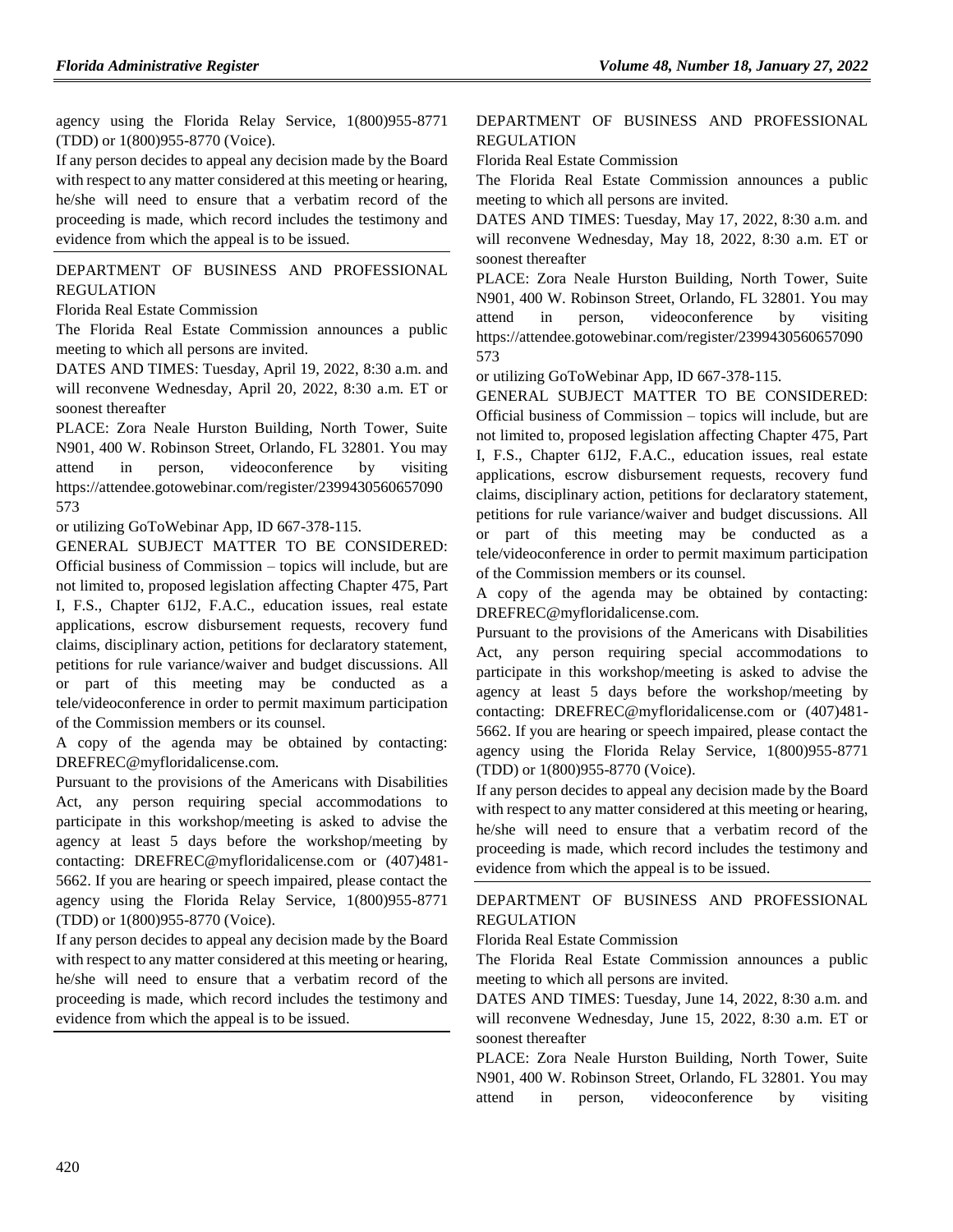https://attendee.gotowebinar.com/register/2399430560657090 573

or utilizing GoToWebinar App, ID 667-378-115.

GENERAL SUBJECT MATTER TO BE CONSIDERED: Official business of Commission – topics will include, but are not limited to, proposed legislation affecting Chapter 475, Part I, F.S., Chapter 61J2, F.A.C., education issues, real estate applications, escrow disbursement requests, recovery fund claims, disciplinary action, petitions for declaratory statement, petitions for rule variance/waiver and budget discussions. All or part of this meeting may be conducted as a tele/videoconference in order to permit maximum participation of the Commission members or its counsel.

A copy of the agenda may be obtained by contacting: DREFREC@myfloridalicense.com.

Pursuant to the provisions of the Americans with Disabilities Act, any person requiring special accommodations to participate in this workshop/meeting is asked to advise the agency at least 5 days before the workshop/meeting by contacting: DREFREC@myfloridalicense.com or (407)481- 5662. If you are hearing or speech impaired, please contact the agency using the Florida Relay Service, 1(800)955-8771 (TDD) or 1(800)955-8770 (Voice).

If any person decides to appeal any decision made by the Board with respect to any matter considered at this meeting or hearing, he/she will need to ensure that a verbatim record of the proceeding is made, which record includes the testimony and evidence from which the appeal is to be issued.

#### [DEPARTMENT OF BUSINESS AND PROFESSIONAL](https://www.flrules.org/gateway/department.asp?id=61)  [REGULATION](https://www.flrules.org/gateway/department.asp?id=61)

[Florida Real Estate Commission](https://www.flrules.org/gateway/organization.asp?id=283)

The Florida Real Estate Commission announces a public meeting to which all persons are invited.

DATES AND TIMES: Tuesday, July 19, 2022, 8:30 a.m. and will reconvene Wednesday, July 20, 2022, 8:30 a.m. ET or soonest thereafter

PLACE: Zora Neale Hurston Building, North Tower, Suite N901, 400 W. Robinson Street, Orlando, FL 32801. You may attend in person, videoconference by visiting https://attendee.gotowebinar.com/register/2399430560657090 573

or utilizing GoToWebinar App, ID 667-378-115.

GENERAL SUBJECT MATTER TO BE CONSIDERED: Official business of Commission – topics will include, but are not limited to, proposed legislation affecting Chapter 475, Part I, F.S., Chapter 61J2, F.A.C., education issues, real estate applications, escrow disbursement requests, recovery fund claims, disciplinary action, petitions for declaratory statement, petitions for rule variance/waiver and budget discussions. All or part of this meeting may be conducted as a tele/videoconference in order to permit maximum participation of the Commission members or its counsel.

A copy of the agenda may be obtained by contacting: A copy of the agenda may be obtained by contacting: DREFREC@myfloridalicense.com.

Pursuant to the provisions of the Americans with Disabilities Act, any person requiring special accommodations to participate in this workshop/meeting is asked to advise the agency at least 5 days before the workshop/meeting by contacting: DREFREC@myfloridalicense.com or (407)481- 5662. If you are hearing or speech impaired, please contact the agency using the Florida Relay Service, 1(800)955-8771 (TDD) or 1(800)955-8770 (Voice).

If any person decides to appeal any decision made by the Board with respect to any matter considered at this meeting or hearing, he/she will need to ensure that a verbatim record of the proceeding is made, which record includes the testimony and evidence from which the appeal is to be issued.

#### [DEPARTMENT OF BUSINESS AND PROFESSIONAL](https://www.flrules.org/gateway/department.asp?id=61)  [REGULATION](https://www.flrules.org/gateway/department.asp?id=61)

[Florida Real Estate Commission](https://www.flrules.org/gateway/organization.asp?id=283)

The Probable Cause Panel of the Florida Real Estate Commission announces a public meeting to which all persons are invited.

DATE AND TIME: Monday, April 18, 2022, 9:00 a.m. ET or soonest thereafter

PLACE: Zora Neale Hurston Building, North Tower, Suite N901, 400 W. Robinson Street, Orlando, FL 32801. You may attend in person, videoconference by visiting https://attendee.gotowebinar.com/register/2399430560657090 573

or utilizing GoToWebinar App, ID 667-378-115.

GENERAL SUBJECT MATTER TO BE CONSIDERED: The Probable Cause Panel will conduct a private meeting to review cases to determine probable cause and a public meeting to review cases where probable cause was previously found. All or part of this meeting may be conducted as a tele/videoconference in order to permit maximum participation of the Probable Cause Panel and its counsel.

A copy of the agenda may be obtained by contacting: DREFREC@myfloridalicense.com.

Pursuant to the provisions of the Americans with Disabilities Act, any person requiring special accommodations to participate in this workshop/meeting is asked to advise the agency at least 5 days before the workshop/meeting by contacting: DREFREC@myfloridalicense.com or (407)481- 5662. If you are hearing or speech impaired, please contact the agency using the Florida Relay Service, 1(800)955-8771 (TDD) or 1(800)955-8770 (Voice).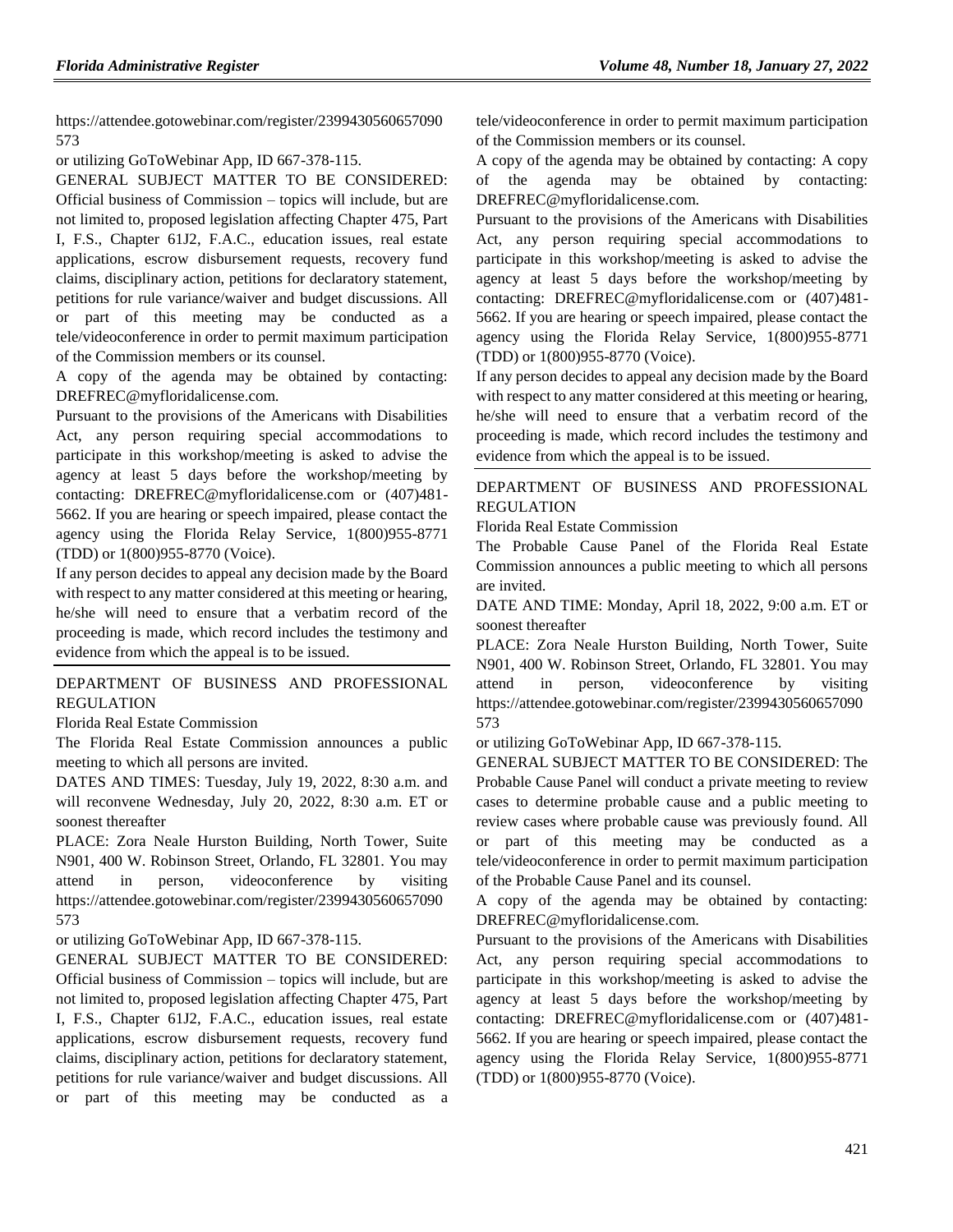If any person decides to appeal any decision made by the Board with respect to any matter considered at this meeting or hearing, he/she will need to ensure that a verbatim record of the proceeding is made, which record includes the testimony and evidence from which the appeal is to be issued.

### [DEPARTMENT OF BUSINESS AND PROFESSIONAL](https://www.flrules.org/gateway/department.asp?id=61)  [REGULATION](https://www.flrules.org/gateway/department.asp?id=61)

[Florida Real Estate Commission](https://www.flrules.org/gateway/organization.asp?id=283)

The Probable Cause Panel of the Florida Real Estate Commission announces a public meeting to which all persons are invited.

DATE AND TIME: Monday, May 16, 2022, 9:00 a.m. ET or soonest thereafter

PLACE: Zora Neale Hurston Building, North Tower, Suite N901, 400 W. Robinson Street, Orlando, FL 32801. You may attend in person, videoconference by visiting https://attendee.gotowebinar.com/register/2399430560657090 573

or utilizing GoToWebinar App, ID 667-378-115.

GENERAL SUBJECT MATTER TO BE CONSIDERED: The Probable Cause Panel will conduct a private meeting to review cases to determine probable cause and a public meeting to review cases where probable cause was previously found. All or part of this meeting may be conducted as a tele/videoconference in order to permit maximum participation of the Probable Cause Panel and its counsel.

A copy of the agenda may be obtained by contacting: DREFREC@myfloridalicense.com.

Pursuant to the provisions of the Americans with Disabilities Act, any person requiring special accommodations to participate in this workshop/meeting is asked to advise the agency at least 5 days before the workshop/meeting by contacting: DREFREC@myfloridalicense.com or (407)481- 5662. If you are hearing or speech impaired, please contact the agency using the Florida Relay Service, 1(800)955-8771 (TDD) or 1(800)955-8770 (Voice).

If any person decides to appeal any decision made by the Board with respect to any matter considered at this meeting or hearing, he/she will need to ensure that a verbatim record of the proceeding is made, which record includes the testimony and evidence from which the appeal is to be issued.

[DEPARTMENT OF BUSINESS AND PROFESSIONAL](https://www.flrules.org/gateway/department.asp?id=61)  [REGULATION](https://www.flrules.org/gateway/department.asp?id=61)

[Florida Real Estate Commission](https://www.flrules.org/gateway/organization.asp?id=283)

The Probable Cause Panel of the Florida Real Estate Commission announces a public meeting to which all persons are invited.

DATE AND TIME: Monday, June 13, 2022, 9:00 a.m. ET or soonest thereafter

PLACE: Zora Neale Hurston Building, North Tower, Suite N901, 400 W. Robinson Street, Orlando, FL 32801. You may attend in person, videoconference by visiting https://attendee.gotowebinar.com/register/2399430560657090 573

or utilizing GoToWebinar App, ID 667-378-115.

GENERAL SUBJECT MATTER TO BE CONSIDERED: The Probable Cause Panel will conduct a private meeting to review cases to determine probable cause and a public meeting to review cases where probable cause was previously found. All or part of this meeting may be conducted as a tele/videoconference in order to permit maximum participation of the Probable Cause Panel and its counsel.

A copy of the agenda may be obtained by contacting: DREFREC@myfloridalicense.com.

Pursuant to the provisions of the Americans with Disabilities Act, any person requiring special accommodations to participate in this workshop/meeting is asked to advise the agency at least 5 days before the workshop/meeting by contacting: DREFREC@myfloridalicense.com or (407)481- 5662. If you are hearing or speech impaired, please contact the agency using the Florida Relay Service, 1(800)955-8771 (TDD) or 1(800)955-8770 (Voice).

If any person decides to appeal any decision made by the Board with respect to any matter considered at this meeting or hearing, he/she will need to ensure that a verbatim record of the proceeding is made, which record includes the testimony and evidence from which the appeal is to be issued.

### [DEPARTMENT OF BUSINESS AND PROFESSIONAL](https://www.flrules.org/gateway/department.asp?id=61)  [REGULATION](https://www.flrules.org/gateway/department.asp?id=61)

[Florida Real Estate Commission](https://www.flrules.org/gateway/organization.asp?id=283)

The Probable Cause Panel of the Florida Real Estate Commission announces a public meeting to which all persons are invited.

DATE AND TIME: Monday, July 18, 2022, 9:00 a.m. ET or soonest thereafter

PLACE: Zora Neale Hurston Building, North Tower, Suite N901, 400 W. Robinson Street, Orlando, FL 32801. You may attend in person, videoconference by visiting https://attendee.gotowebinar.com/register/2399430560657090 573

or utilizing GoToWebinar App, ID 667-378-115.

GENERAL SUBJECT MATTER TO BE CONSIDERED: The Probable Cause Panel will conduct a private meeting to review cases to determine probable cause and a public meeting to review cases where probable cause was previously found. All or part of this meeting may be conducted as a tele/videoconference in order to permit maximum participation of the Probable Cause Panel and its counsel.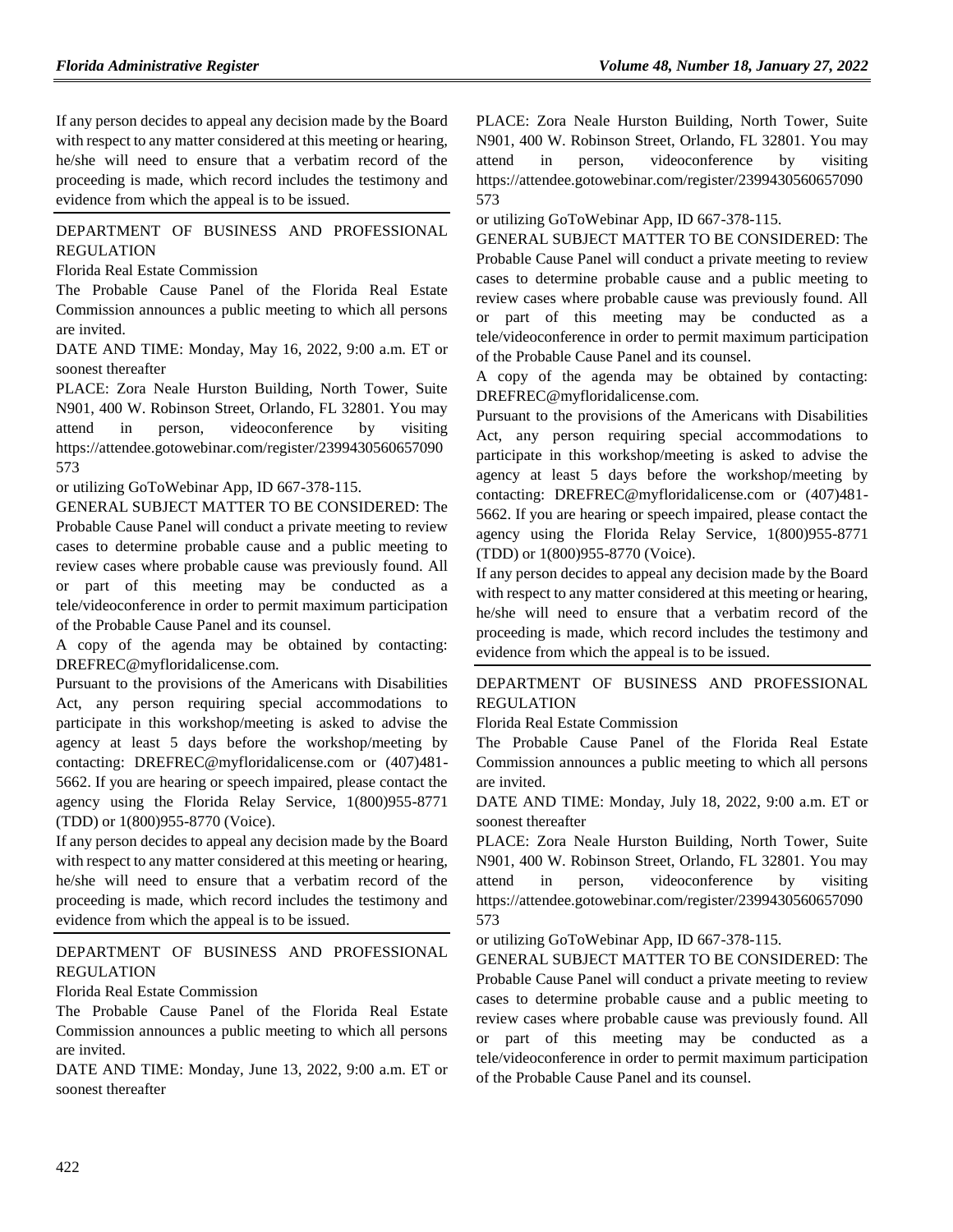A copy of the agenda may be obtained by contacting: DREFREC@myfloridalicense.com.

Pursuant to the provisions of the Americans with Disabilities Act, any person requiring special accommodations to participate in this workshop/meeting is asked to advise the agency at least 5 days before the workshop/meeting by contacting: DREFREC@myfloridalicense.com or (407)481- 5662. If you are hearing or speech impaired, please contact the agency using the Florida Relay Service, 1(800)955-8771 (TDD) or 1(800)955-8770 (Voice).

If any person decides to appeal any decision made by the Board with respect to any matter considered at this meeting or hearing, he/she will need to ensure that a verbatim record of the proceeding is made, which record includes the testimony and evidence from which the appeal is to be issued.

#### [DEPARTMENT OF HEALTH](https://www.flrules.org/gateway/department.asp?id=64)

The Florida Department of Health announces a public meeting to which all persons are invited.

DATE AND TIME: February 10, 2022, 2:00 p.m.

PLACE: TEAMS Phone Conference

GENERAL SUBJECT MATTER TO BE CONSIDERED: The Ed and Ethel Moore Alzheimer's Disease Advisory Board will be considering changes to the Funding Opportunity Announcement for FY 22-23

A copy of the agenda may be obtained by contacting: Ernesto A. Díaz, MPH, Research Grant Specialist, Advisory Board Liaison, Biomedical Research Section, Public Health Research, Phone Number: (850)245-4603, Mobile: (772)678-2616, Fax: (850)414-6091, Florida Department of Health, 4052 Bald Cypress Way, Bin A-13, Tallahassee, FL 32399.

#### [DEPARTMENT OF HEALTH](https://www.flrules.org/gateway/department.asp?id=64)

[Board of Dentistry](https://www.flrules.org/gateway/organization.asp?id=328)

The Board of Dentistry announces a telephone conference call to which all persons are invited.

DATE AND TIME: March 11, 2022, 9:00 a.m. ET

PLACE: 1(888)585-9008 when prompted, enter conference room number 599196982#

GENERAL SUBJECT MATTER TO BE CONSIDERED: Probable Cause Panel with reconsiderations

A copy of the agenda may be obtained by contacting: www.floridasdentistry.gov.

Pursuant to the provisions of the Americans with Disabilities Act, any person requiring special accommodations to participate in this workshop/meeting is asked to advise the agency at least 7 days before the workshop/meeting by contacting: (850)245-4474. If you are hearing or speech impaired, please contact the agency using the Florida Relay Service, 1(800)955-8771 (TDD) or 1(800)955-8770 (Voice).

If any person decides to appeal any decision made by the Board with respect to any matter considered at this meeting or hearing,

he/she will need to ensure that a verbatim record of the proceeding is made, which record includes the testimony and evidence from which the appeal is to be issued.

For more information, you may contact: (850)245-4474.

#### [DEPARTMENT OF HEALTH](https://www.flrules.org/gateway/department.asp?id=64)

#### [Board of Nursing](https://www.flrules.org/gateway/organization.asp?id=332)

The Board of Nursing announces a telephone conference call to which all persons are invited.

DATE AND TIME: February 10, 2022, 9:00 a.m.

PLACE: Toll Free Number: (888)585-9008, 275-112-502

GENERAL SUBJECT MATTER TO BE CONSIDERED: Probable Cause Panel Meeting for Public Disciplinary Cases.

A copy of the agenda may be obtained by contacting: https://floridasnursing.gov/meeting-information/.

Pursuant to the provisions of the Americans with Disabilities Act, any person requiring special accommodations to participate in this workshop/meeting is asked to advise the agency at least 48 hours before the workshop/meeting by contacting: (850)245-4125. If you are hearing or speech impaired, please contact the agency using the Florida Relay Service, 1(800)955-8771 (TDD) or 1(800)955-8770 (Voice).

If any person decides to appeal any decision made by the Board with respect to any matter considered at this meeting or hearing, he/she will need to ensure that a verbatim record of the proceeding is made, which record includes the testimony and evidence from which the appeal is to be issued.

#### [FLORIDA INDEPENDENT LIVING COUNCIL](https://www.flrules.org/gateway/organization.asp?id=616)

The Florida Independent Living Council, Inc. announces a telephone conference call to which all persons are invited.

DATE AND TIME: Wednesday, February 2, 2022, 10:00 a.m. – 11:00 a.m., IL Conference Host Meeting

PLACE: Join Zoom Meeting: https://us06web.zoom.us/j/86841391223?pwd=N2FKeXJGWj VCd2RnK2pqdmdEQTdBdz09, Meeting ID: 868 4139 1223, Passcode: 159513

One tap mobile:

+13126266799,,86841391223#,,,,\*159513# US (Chicago)

+19292056099,,86841391223#,,,,\*159513# US (New York)

Dial by your location:

(312)626-6799, US (Chicago)

(929)205-6099, US (New York)

(301)715-8592, US (Washington DC)

(346)248-7799, US (Houston)

(669)900-6833, US (San Jose)

(253)215-8782, US (Tacoma)

Meeting ID: 868 4139 1223, Passcode: 159513

Find your local number: https://us06web.zoom.us/u/kfZLnNMST

GENERAL SUBJECT MATTER TO BE CONSIDERED: Business of the Committees or Business of the Council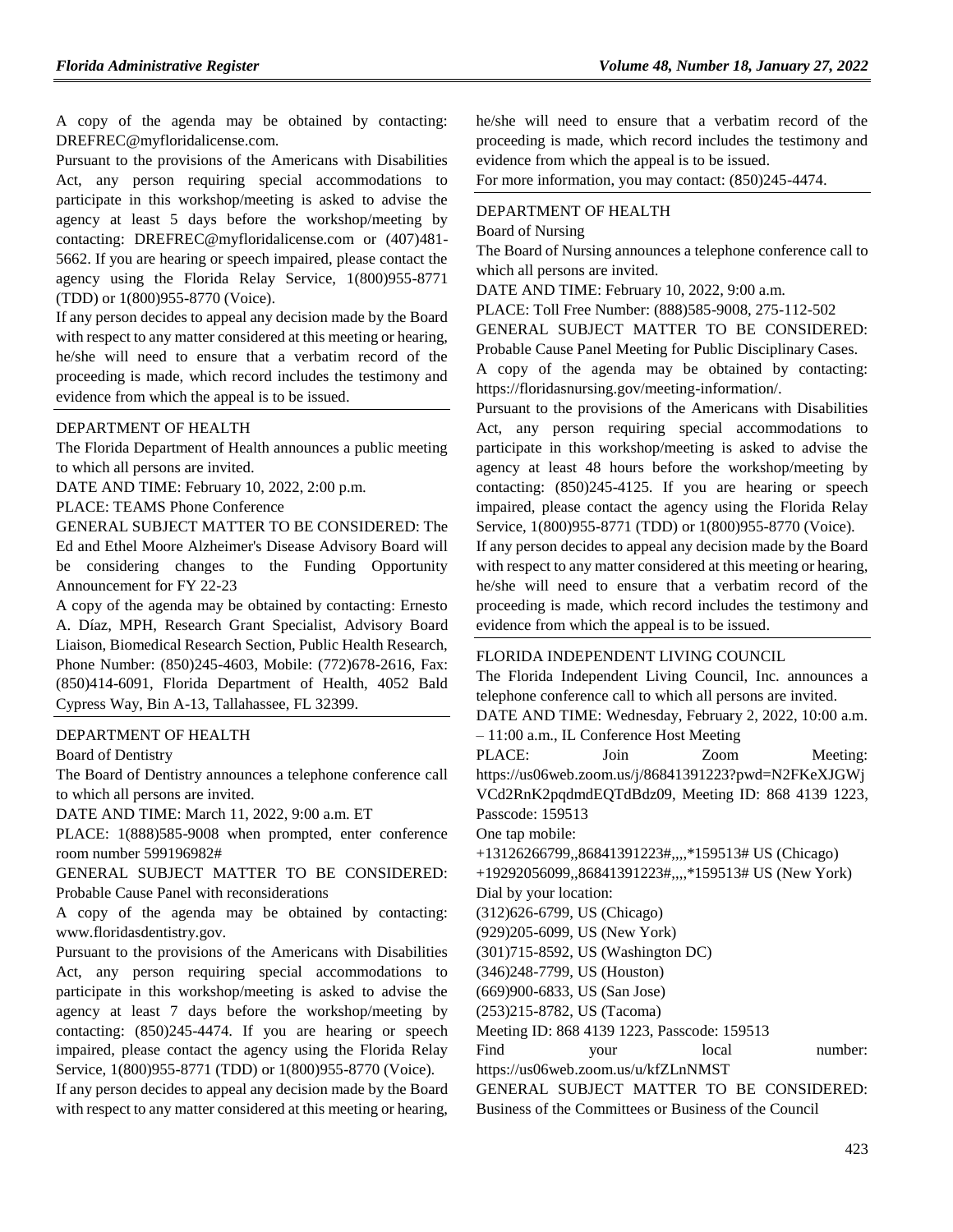Persons who want to be notified of such meetings may submit a request by contacting the Florida Independent Living Council, Inc., 1882 Capital Circle NE, Suite 202, Tallahassee, Florida 32308, (850)488-5624 or Toll Free 1(877)822-1993 or email info@floridasilc.org.

Florida Independent Living Council

Pursuant to the Americans with Disabilities Act, accommodations for persons with disabilities are available upon request. If you have a disability and require a reasonable accommodation to fully participate in this event, please contact Beth Meyer, PA, ADA at beth@floridasilc.org, or (850)488- 5624 to discuss your accessibility needs. Please allow five business days' notification to process: last minute requests will be accepted, but may not be possible to fulfill.

A copy of the agenda may be obtained by contacting: Florida Independent Living Council.

Pursuant to the Americans with Disabilities Act, accommodations for persons with disabilities are available upon request. If you have a disability and require a reasonable accommodation to fully participate in this event, please contact Beth Meyer, PA, ADA at beth@floridasilc.org, or (850)488- 5624 to discuss your accessibility needs. Please allow five business days' notification to process: last minute requests will be accepted, but may not be possible to fulfill.

#### [ENTERPRISE FLORIDA, INC.](https://www.flrules.org/gateway/organization.asp?id=680)

The Enterprise Florida Executive Committee announces a telephone conference call to which all persons are invited.

DATE AND TIME: February 2, 2022, 9:00 a.m.

PLACE: Conference Call-In: 1(888)585-9008, Conference Room: #323-514-218

GENERAL SUBJECT MATTER TO BE CONSIDERED: The Executive Committee will meet to discuss and approve the Consent Agenda prior to the Board of Directors Meeting scheduled for February 10, 2022.

A copy of the agenda may be obtained by contacting: Katie Richardson, (850)530-4572.

Pursuant to the provisions of the Americans with Disabilities Act, any person requiring special accommodations to participate in this workshop/meeting is asked to advise the agency at least 1 days before the workshop/meeting by contacting: If you are hearing or speech impaired, please contact the agency using the Florida Relay Service, 1(800)955- 8771 (TDD) or 1(800)955-8770 (Voice).

For more information, you may contact: Katie Richardson, (850)530-4572.

# Section VII Notice of Petitions and Dispositions Regarding Declaratory Statements

#### DEPARTMENT OF HEALTH

Board of Physical Therapy Practice

NOTICE IS HEREBY GIVEN that the Board of Physical Therapy Practice has issued an order denying the Petition for Declaratory Statement filed by Nelson Min. The Petition, filed November 10, 2021, seeks a determination from the Board regarding whether the performance of dry needling on other participants of a 50 hour face to face continuing education course, rather than patients, would satisfy the requirements of subparagraph 486.117(1)(c)1., F.S.

The Notice of Petition for Declaratory Statement was published in Vol. 47, No. 220, on November 12, 2021, in the Florida Administrative Register. The Board, at its meeting held on December 10, 2021, voted to deny the Petition and decline to issue the requested statement, because the meaning of "patient" and the statute's requirements are clear. The Board also found that Petitioner lacks standing for a declaratory statement.

A copy of the Board's Order or additional information may be obtained by contacting Allen Hall, Executive Director, Board of Physical Therapy Practice, 4052 Bald Cypress Way, Bin #C05, Tallahassee, Florida 32399-3253, [Allen.Hall@flhealth.gov.](mailto:Allen.Hall@flhealth.gov)

# Section VIII Notice of Petitions and Dispositions Regarding the Validity of Rules

Notice of Petition for Administrative Determination has been filed with the Division of Administrative Hearings on the following rules:

## **NONE**

Notice of Disposition of Petition for Administrative Determination has been filed with the Division of Administrative Hearings on the following rules:

## **NONE**

Section IX Notice of Petitions and Dispositions Regarding Non-rule Policy Challenges

**NONE**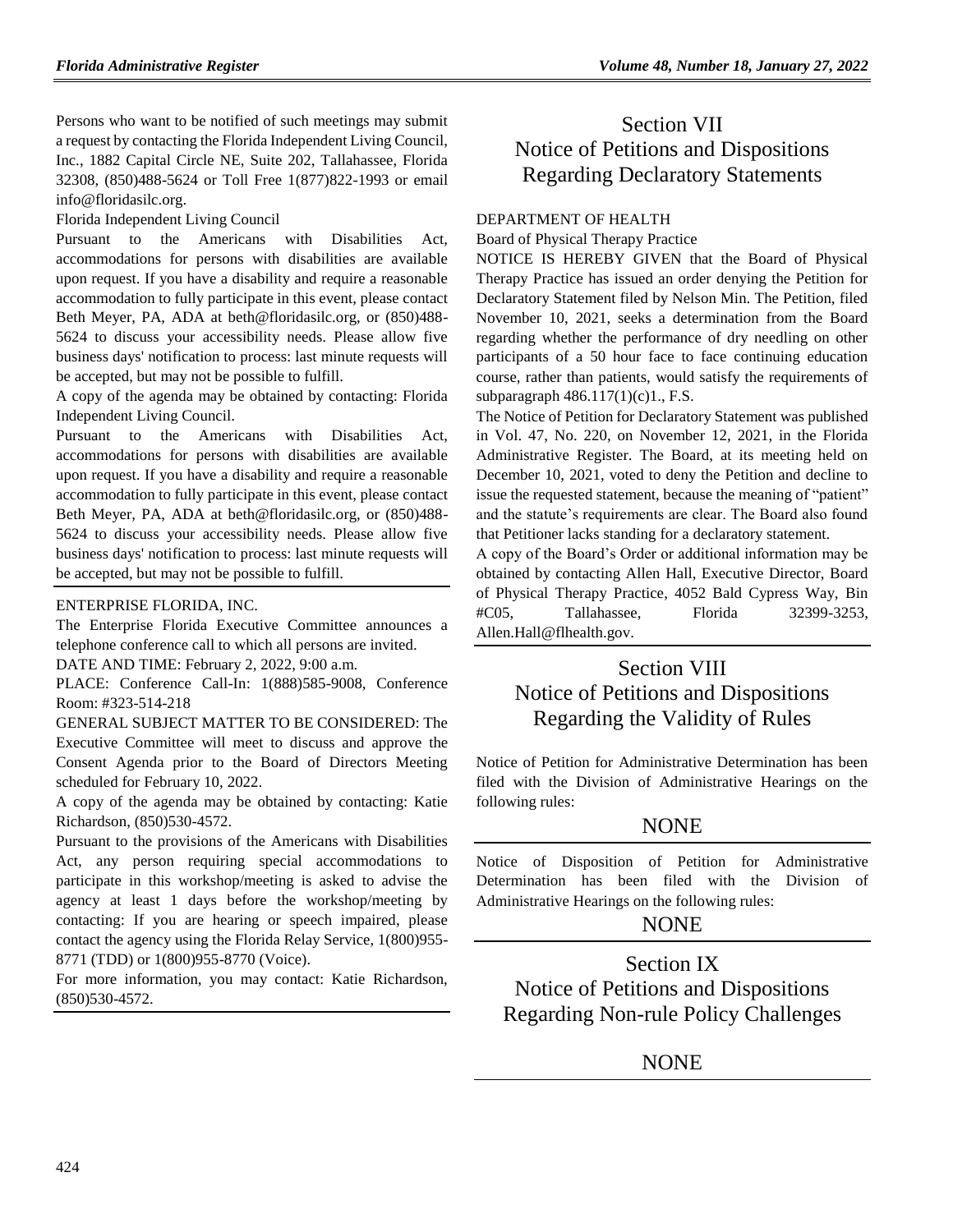# Section X Announcements and Objection Reports of the Joint Administrative Procedures **Committee**

## NONE

Section XI Notices Regarding Bids, Proposals and Purchasing

#### [DEPARTMENT OF EDUCATION](https://www.flrules.org/gateway/department.asp?id=6)

[University of North Florida](https://www.flrules.org/gateway/organization.asp?id=207) ITB #22-20 ELECTRICAL SERVICES

Notice of Invitation to Bid

UNIVERSITY OF NORTH FLORIDA PROCUREMENT SERVICES ITB #22-20 ELECTRICAL SERVICES

The University of North Florida Board of Trustees, a public body corporate, is seeking one or more qualified state licensed Certified Electrical Contractors to provide various electrical services, and parts, and materials for UNF properties, on an as needed basis. The University of North Florida is located at 1 UNF Drive, Jacksonville, FL 32224.

Project information

The scope of services includes but is not limited to electrical and low voltage wiring services, inspection, maintenance and repair, installation, renovation, remodeling, and parts and materials, on an as needed basis, for projects with budgets of \$200,000 or less.

The proposed schedule for this project is:

| Advertisement          | January 27, 2022              |
|------------------------|-------------------------------|
| Pre-Bid meeting        | February 8, 2022, 10:00 a.m.  |
| Deadline for questions | February 15, 2022, 12:00 p.m. |
| Response to questions  | February 18, 2022             |
| Bids due               | March 5, 2022, 2:00 p.m.      |

Responses will only be accepted electronically through the UNF Bid Portal. Responses delivered in-person, by mail, by fax, or by email will be deemed non-responsive.

Solicitation documents, forms, and descriptive project information may be obtained online at [https://bids.sciquest.com/apps/Router/PublicEvent?Customer](https://bids.sciquest.com/apps/Router/PublicEvent?CustomerOrg=UNF) [Org=UNF.](https://bids.sciquest.com/apps/Router/PublicEvent?CustomerOrg=UNF)

## AULD & WHITE CONSTRUCTORS, LLC

NOTICE TO SUBCONTRACTORS AND SUPPLIERS COURTYARD & KITCHEN REMODEL AT SANDALWOOD HIGH SCHOOL REQUEST FOR BIDS NOTICE IS HEREBY GIVEN that Auld & White Constructors, LLC, in conjunction with Duval County Public Schools (DCPS), will be accepting sealed proposals, which will be received until 2:00 p.m., Friday, February 18, 2022, at Auld & White Constructors, LLC, 4168 Southpoint Parkway, Suite 101, Jacksonville, Florida 32216.

SCOPE DESCRIPTION: All subcontractors must have JLA badging. Addition and renovation to the existing courtyard to include new canopies, new food service line and landscaping. Trades include concrete, landscape, electrical and plumbing.

Interested Bidders are required to notify Auld& White Constructors, LLC, of their Intent to Bid, in writing, no later than Friday, February 4, 2022. Interested Bidders who fail to notify Auld & White Constructors, LLC, of their intent to bid by the date referenced above MAY NOT be permitted to bid. Bid drawings and specifications will be available on Auld  $\&$ White Constructors, LLC's website (www.auld-white.com), on January 26, 2022. All interested bidders shall submit their Notice of Intent to Elizabeth Jones by e-mail at [ejones@auld](mailto:ejones@auld-white.com)[white.com.](mailto:ejones@auld-white.com) There will be a Pre-Bid Site Visit on Wednesday, February 9, 2022.

Duval County Public Schools (DCPS) and Auld & White Constructors, LLC are committed to provide equal opportunity and strongly encourage all interested M/WBE and small business firms and suppliers to submit bids.

Auld& White Constructors, LLC reserves the right to reject any and all bids, waive formalities and irregularities in bidding and to accept bids, which are considered by Auld & White Constructors, LLC to be in the best interest of the project.

## AULD & WHITE CONSTRUCTORS, LLC

UNF Schultz Hall Swing Space

NOTICE IS HEREBY GIVEN that Auld & White Constructors, LLC, in conjunction with the University of North Florida will be accepting SEALED proposals, which will be received until 2:00 p.m., February 10, 2022, at Auld & White Constructors, LLC, 4168 Southpoint Parkway, Suite 101, Jacksonville, Florida 32216. Bids shall be opened publicly at Auld & White Constructors, LLC, 4168 Southpoint Parkway, Suite 101, Jacksonville, Florida 32216.

SCOPE DESCRIPTION: Renovation of approx. 4,000 SF. Trades include demolition, doors, storefront, gypsum assemblies, flooring, painting, specialties and MEPF systems.

Interested Bidders are required to notify Auld& White Constructors, LLC, of their Intent to Bid, in writing, no later than Thursday, February 4, 2022. Interested Bidders who fail to notify Auld& White Constructors, LLC, of their intent to bid by the date referenced above MAY NOT be permitted to bid. Bid drawings and specifications will be available on Auld & White Constructors, LLC's website (www.auld-white.com), on January 27, 2022. All interested bidders shall submit their Notice of Intent to Claudia Kemp by e-mail at [ckemp@auld](mailto:ckemp@auld-white.com)[white.com.](mailto:ckemp@auld-white.com)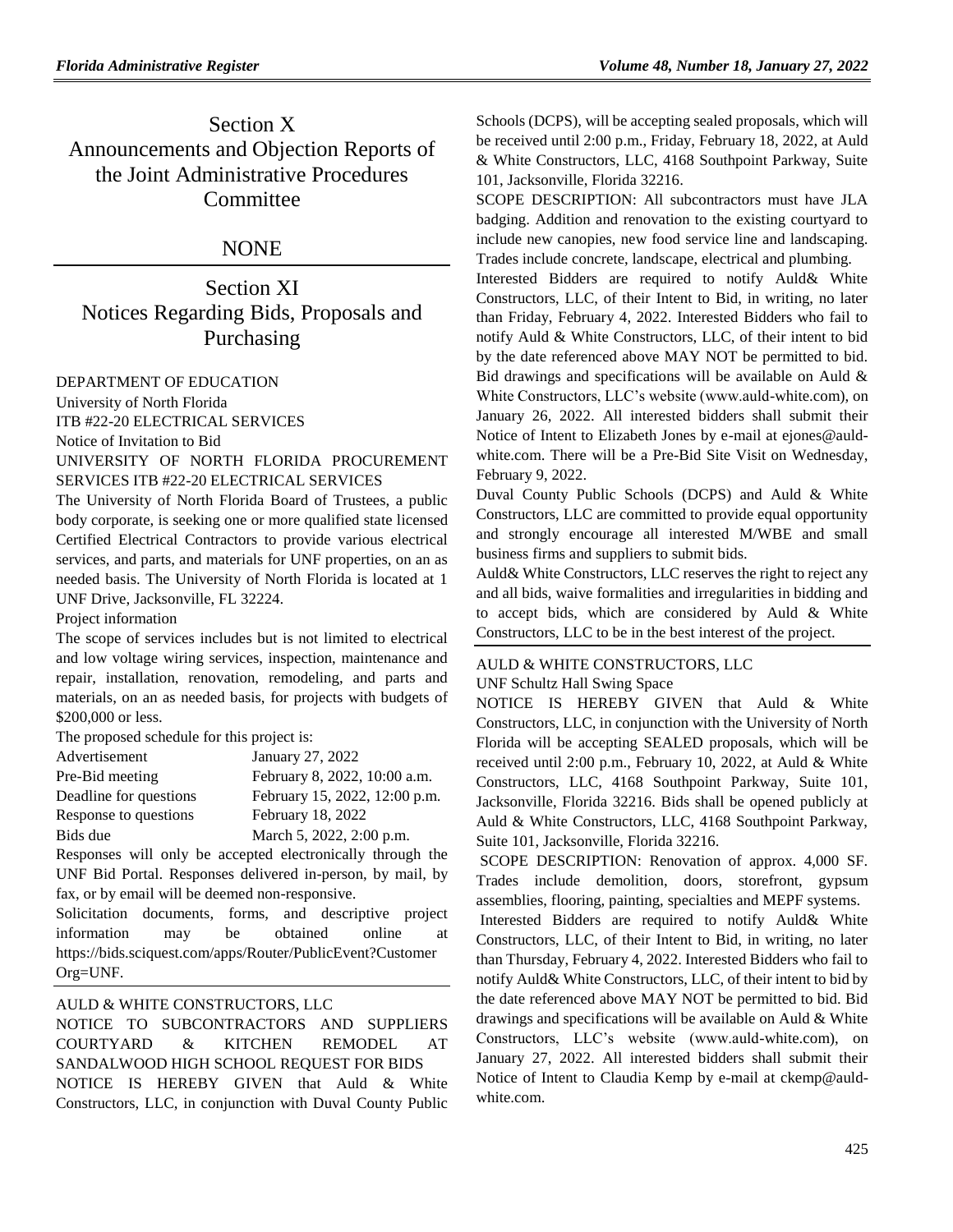University of North Florida and Auld & White Constructors, LLC are committed to provide equal opportunity and strongly encourage all interested M/WBE and small business firms and suppliers to submit bids.

Auld& White Constructors, LLC reserves the right to reject any and all bids that are not in compliance with the Bid Form, associated Bid Packages, Bid Drawings & Specifications and Addendums. The Bidding process and Subcontractor & Supplier selection will be in accordance with the Florida School of the Deaf and the Blind procurement requirements.

#### [CHARLES PERRY PARTNERS, INC.](https://www.flrules.org/gateway/organization.asp?id=1247)

Advertisement of Prequalification

Advertisement of Prequalification

Charles Perry Partners, Inc. has been selected to provide construction management services to Duval County Public Schools (DCPS) for Window Replacement at Hidden Oaks ES. The project will be approximately 10 weeks.

Charles Perry Partners, Inc. is currently accepting subcontractor/vendor prequalification applications for the following scopes of work.

SELECTIVE DEMOLITION NEGATIVE AIR VENTILATION CONCRETE MASONRY & BRICK WORK WATERPROOFING MISC. STEEL WINDOWS, FRAMES & HARDWARE DRYWALL ACOUSTICAL CEILINGS RUBBER BASE FLOORING PAINTING SIGNAGE WINDOW BLINDS **ELECTRICAL** 

All parties interested in bidding on this project must be prequalified in order for their bid to be considered. A link to start the prequalification process can be found by sending an email to prequalification@cppi.com.

Bid documents are scheduled to be available on 1/25/2022 All interested parties are encouraged to attend an informational virtual meet-n-greet at 2:00 p.m. on Monday, February 7, 2022. The agenda will include introductions, project overview and bid schedule. To RSVP, please send an email to Mike Winn at Mike.winn@cppi.com.

Bids are scheduled to be due by 2:00 p.m., 02/09/2022. Construction is tentatively scheduled to start in 06/01/2022. The Duval County Public Schools' Office of Economic

Opportunity and CPPI are committed to small and minority certified vendors' participation in this project. CPPI reserves the right to reject any bid if considered to be in best interest of the project.

## Section XII Miscellaneous

#### [DEPARTMENT OF STATE](https://www.flrules.org/gateway/department.asp?id=1)

Index of Administrative Rules Filed with the Secretary of State Pursuant to subparagraph  $120.55(1)(b)6. - 7$ ., F.S., the below list of rules were filed in the Office of the Secretary of State between 3:00 p.m., Thursday, January 20, 2022 and 3:00 p.m., Wednesday, January 26, 2022.

| Rule No.      | <b>File Date</b> | <b>Effective</b> |
|---------------|------------------|------------------|
|               |                  | Date             |
| 2-5.002       | 1/20/2022        | 2/9/2022         |
| 5L-3.004      | 1/21/2022        | 2/10/2022        |
| 33-210.201    | 1/21/2022        | 2/10/2022        |
| 33-404.103    | 1/21/2022        | 2/10/2022        |
| 33-404.112    | 1/21/2022        | 2/10/2022        |
| 59G-1.060     | 1/20/2022        | 2/9/2022         |
| 60FF1-5.013   | 1/21/2022        | 2/10/2022        |
| 60Q-6.102     | 1/25/2022        | 2/14/2022        |
| 60Q-6.105     | 1/25/2022        | 2/14/2022        |
| $60Q - 6.107$ | 1/25/2022        | 2/14/2022        |
| 60Q-6.108     | 1/25/2022        | 2/14/2022        |
| 60Q-6.110     | 1/25/2022        | 2/14/2022        |
| $60Q - 6.112$ | 1/25/2022        | 2/14/2022        |
| 60Q-6.113     | 1/25/2022        | 2/14/2022        |
| 60Q-6.115     | 1/25/2022        | 2/14/2022        |
| $60Q - 6.116$ | 1/25/2022        | 2/14/2022        |
| 60Q-6.120     | 1/25/2022        | 2/14/2022        |
| 60Q-6.123     | 1/25/2022        | 2/14/2022        |
| $60Q - 6.125$ | 1/25/2022        | 2/14/2022        |
| $60Q - 6.126$ | 1/25/2022        | 2/14/2022        |
| 60Q-6.130     | 1/25/2022        | 2/14/2022        |